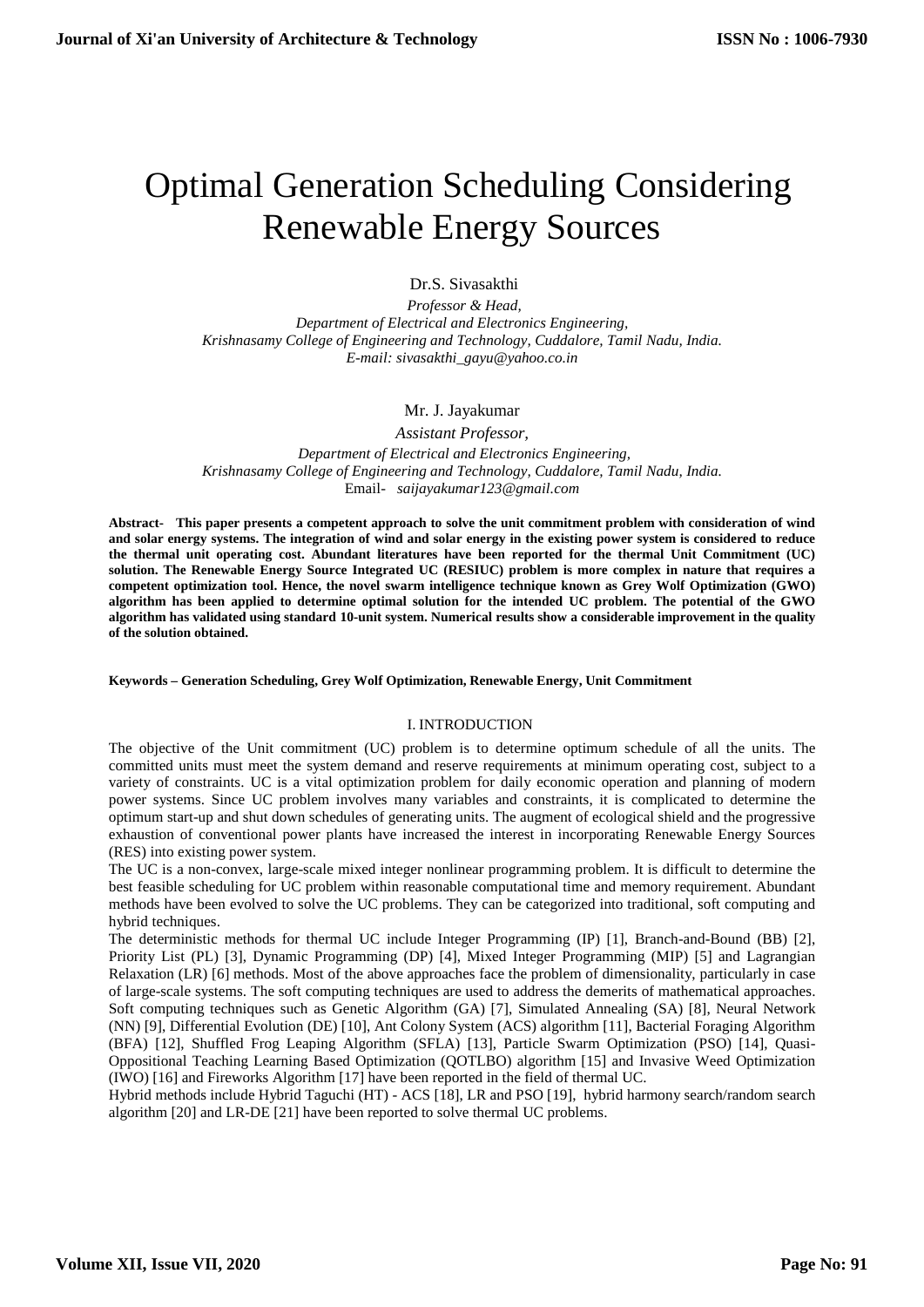Soft computing techniques have become very popular in the past two decades. Recently, a new optimization algorithm, namely Grey Wolf Optimization (GWO) [22] has been developed. This is inspired by democratic behavior and the hunting mechanism of gray wolves in the nature. In a pack, the wolves follow social leadership hierarchy. *Seyedali Mirjalili et al.,* have proposed the GWO algorithm and the algorithm is inspected with standard test functions. It yields competitive solutions compared with other heuristic algorithms. The merits of the GWO are simple, easy implementation and require few parameters to adjust.

The remainder of the paper is organized as follows: The UC problem formulation is presented in Section II. In Section III, general GWO is given. Section IV details the numerical simulations and discussions. Finally, Section V summarizes the conclusion.

## II. PROBLEM FORMULATION

#### *2.1. Objective Function*

Accordingly, the overall objective function of the UC problem is stated as:

$$
\min \ F_t = \sum_{t=1}^T \sum_{i=1}^N \left[ F_i(P_i(t)) + SC_i(t) + SD_i(t) \right] \tag{1}
$$

Generally, the fuel cost,  $F_i(P_i(t))$  of unit *i* in any given time interval *t* is a function of the generator power output and can be expressed as:

$$
F_i(P_i(t)) = a_i + b_i P_i(t) + c_i P_i^2(t)
$$
\n(2)

The start up cost is defined as follows:

$$
SC_i = \begin{cases} h - \cos t_i &; T_i^{off} \le X_i^{off} \le T_i^{off} + c - s - hour_i \\ c - \cos t_i &; X_i^{off} > T_i^{off} + c - s - hour_i \end{cases} \tag{3}
$$

In this paper, the *SD* cost has been taken equal to zero for each unit.

The objective function, i.e., minimization of total cost  $F<sub>t</sub>$  is subject to the system and generating unit constraints which are as follows:

## *2.2. System Constraint*

a) Power Balance Constraint:

$$
Pd(t) = \sum_{i=1}^{N} P_i(t) + P_W + P_S
$$
\n(4)

*2.3. Unit Constraints*

a) Generation Limits:

$$
P_{i\min} \le P_i(t) \le P_{i\max} \tag{5}
$$

$$
P_{\text{wmin}} \le P_{\text{w}}(t) \le P_{\text{wmax}} \tag{6}
$$

b) Unit Minimum Up/Down Time Constraints:

$$
T_i^{on} \le X_i^{on}
$$
  
\n
$$
T_i^{off} \le X_i^{off}
$$
\n(7)

c) Up/Down Ramp Limits:

$$
-DR_i \le P_i(t) - P_i(t-1) \le UR_i
$$
\n<sup>(8)</sup>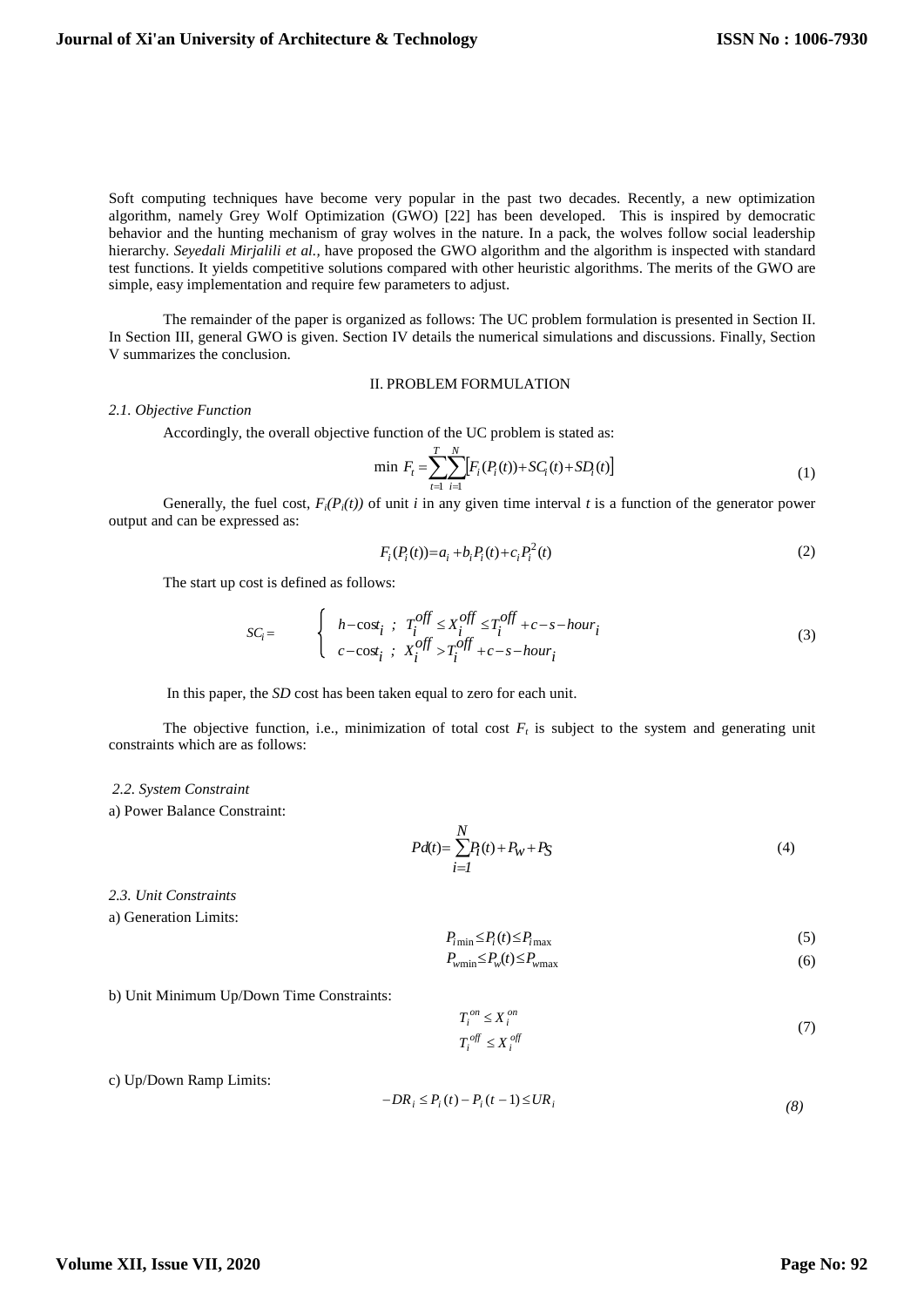#### d) Unit Initial Status:

The initial status at the start of the scheduling period must be taken into account.

#### III. GREY WOLF OPTIMIZATION

## *3.1 Inspiration*

Grey wolf (Canis lupus) belongings to family of Canidae is deem as apex predator predominantly prefer to live in a pack. The group size is 5–12 on average and they follow a very stringent social dominant hierarchy.

The leaders of a pack called alphas are mainly liable for making decisions on hunting, sleeping place, time to wake and so on. The decisions of alphas are dictated to the pack. The alpha wolves are also called the dominant wolves since the pack should follow their commands. In gatherings, by holding their tails down, the entire pack accepts the alpha. The alpha is best in terms of managing the pack and not essentially the strongest member of the pack. This reveals that the organisation and discipline of a pack is much more essential than its strength.

The betas are second level in the grey wolves hierarchy. They are subordinate wolves that assist the alpha in decision making or other pack activities. The beta wolf is possibly the best candidate to become the alpha in case one of the alpha wolves passes away or becomes very aged. The beta wolves should respect the alpha, however the other lowerlevel wolves obey the commands of them. They act as an advisor to the alpha and discipliner for the pack. The beta emphasizes the alpha's commands throughout the pack and gives feedback to the alpha.

The lowest ranking grey wolf is omega. Omega wolves always have to submit to all the other dominant wolves. They are allowed to eat at last. It may seem the omega is not a significant member in the pack, however the whole pack faces internal fighting and problems in case of losing the omega. This is due to the venting of violence and frustration of all wolves by the omega(s). This helps satisfying the entire pack and maintaining the dominance structure.

If a wolf is not an alpha, beta, or omega, he/she is called subordinate (or delta in some references). Delta wolves have to submit to alphas and betas, but they dominate the omega. Scouts, sentinels, elders, hunters, and caretakers belong to this category. Scouts are liable for watching the boundaries of the territory and warning the pack in case of any danger. Sentinels protect and guarantee the safety of the pack. Elders are the experienced wolves who used to be alpha or beta. Hunters help the alphas and betas when hunting prey and providing food for the pack. Caretakers are responsible for caring for the weak, ill, and wounded wolves in the pack.

The hunting technique and the social hierarchy of grey wolves are mathematically modelled in order to design GWO and perform optimization.

#### *3.2 Mathematical Model*

#### a) Social hierarchy

The design of social hierarchy of wolves is made based on the fittest solutions. The fittest solution is considered as alpha ( ), consequently, the second and third best solutions are named as beta ( ) and delta ( ) respectively. The rest of the candidate solutions are assumed to be omega ( ).

#### b) Encircling prey

Grey wolves encircle prey during the hunt. In order to mathematically model encircling behavior, the following equations are proposed:

$$
\vec{D} = \vec{C} \cdot \vec{X} P(t) - \vec{X}(t) \tag{9}
$$

$$
\vec{X}(t+I) = \vec{X}P(t) - \vec{A}\vec{D}
$$
\n(10)

Where *t* indicates the current iteration,  $\vec{A}$  and  $\vec{C}$  are coefficient vectors,  $\vec{X}$  *p* is the position vector of the prey, and  $\vec{X}$  indicates the position vector of a grey wolf.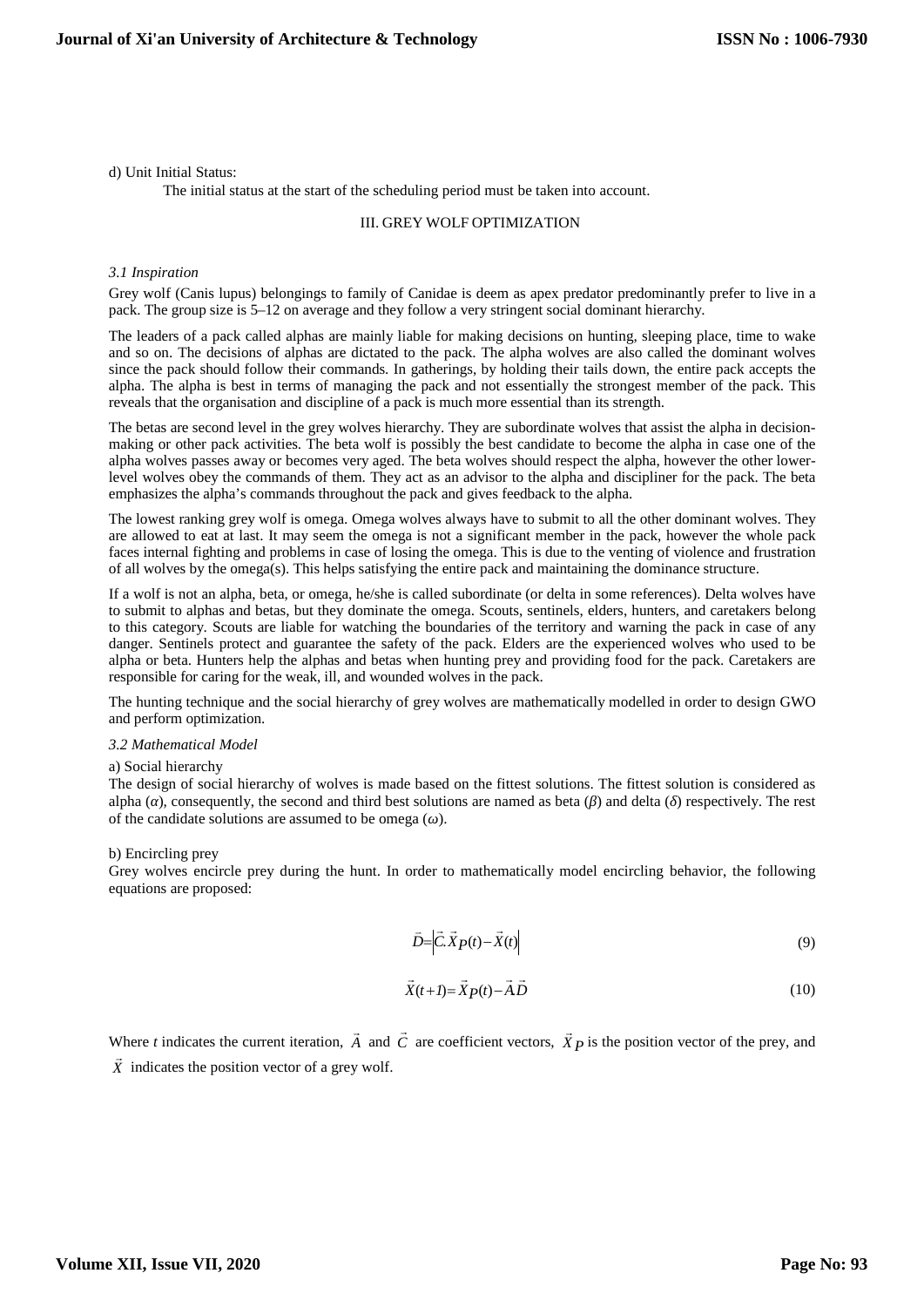The vectors,  $\vec{A}$  and  $\vec{C}$  are calculated as follows:  $\vec{C}$  are calculated as follows:

$$
\vec{A} = 2 \cdot \vec{a} \cdot \vec{r}_1 - \vec{a} \tag{11}
$$

$$
\vec{C} = 2.\vec{r}_2 \tag{12}
$$

Where, components of  $\vec{a}$  are linearly decreased from 2 to 0 over the course of iterations and  $r_1$ ,  $r_2$  are random vectors in the range [0, 1]. A grey wolf can update its position inside the space around the prey in any random location by using eequations (9) and (10). The same concept can be extended to a search space with n dimensions, and the grey wolves will move in hyper-cubes (or hyper-spheres) around the best solution obtained so far.

#### c) Hunting

Grey wolves have the ability to recognise the location of prey and encircle them. Usually the alpha guides the hunt. However, occasionally the beta and delta might also participate in this process. To simulate the mathematical model of the hunting behaviour of grey wolves, it is assumed that the alpha (best candidate solution), beta and delta have better knowledge about the potential location of prey. Therefore, the first three best solutions obtained so far are saved and they oblige other search agents (including the omegas) to update their positions according to the position of the best search agents. The following formulas are proposed to mathematically simulate the hunting behaviour of grey wolves.

$$
\vec{D}_{\Gamma} = \left| \vec{C}_1 \cdot \vec{X}_{\Gamma} - \vec{X} \right|, \vec{D}_{\mathsf{S}} = \left| \vec{C}_2 \cdot \vec{X}_{\mathsf{S}} - \vec{X} \right|, \quad \vec{D}_{\mathsf{U}} = \left| \vec{C}_3 \cdot \vec{X}_{\mathsf{U}} - \vec{X} \right| \tag{13}
$$

$$
\vec{X}_I = \vec{X}_\Gamma - \vec{A}_I \cdot (\vec{D}_\Gamma) \ \vec{X}_2 = \vec{X}_S - \vec{A}_2 \cdot (\vec{D}_S), \ \vec{X}_3 = \vec{X}_U - \vec{A}_3 \cdot (\vec{D}_U) \tag{14}
$$

$$
\vec{X}(t+l) = \frac{\vec{X}_1 + \vec{X}_2 + \vec{X}_3}{3}
$$
\n(15)

It can be observed that the final position would be in a random place within a circle which is defined by the positions of alpha, beta, and delta in the search space. In other words, alpha, beta, and delta estimate the position of the prey, and other wolves update their positions randomly around the prey.

## d) Attacking prey

While the prey stops moving, the grey wolves attack it and finish hunting. The value of  $\vec{a}$  is decreased to mathematically model approaching the prey. The fluctuation range of  $\vec{A}$  is also decreased by  $\vec{a}$ . When random values of  $\vec{A}$  are in range  $[-1, 1]$ , the next position of a search agent can be in any position between its current position and the position of the prey.

#### e) Search for prey

The position of the alpha, beta and delta helps in the searching of grey wolves. Generally grey wolves diverge from each other and converge to search and attack prey respectively. In order to mathematically model divergence, *A* is  $\frac{1}{2}$ . utilized with random values greater than 1 or less than -1 to oblige the search agent to diverge from the prey. This emphasizes exploration and allows the GWO algorithm to search globally.

The  $\vec{C}$  contains random values in [0, 2]. This component provides random weights for prey in order to stochastically emphasis  $(C> 1)$  or deemphasize  $(C< 1)$  the effect of prey in defining the distance in equation (9). This assists GWO to show a more random behavior throughout optimization, favoring exploration and local optima avoidance. It is worth mentioning here that  $C$  is not linearly decreased in contrast to  $\overline{A}$ . It is deliberately requiring  $C$  to provide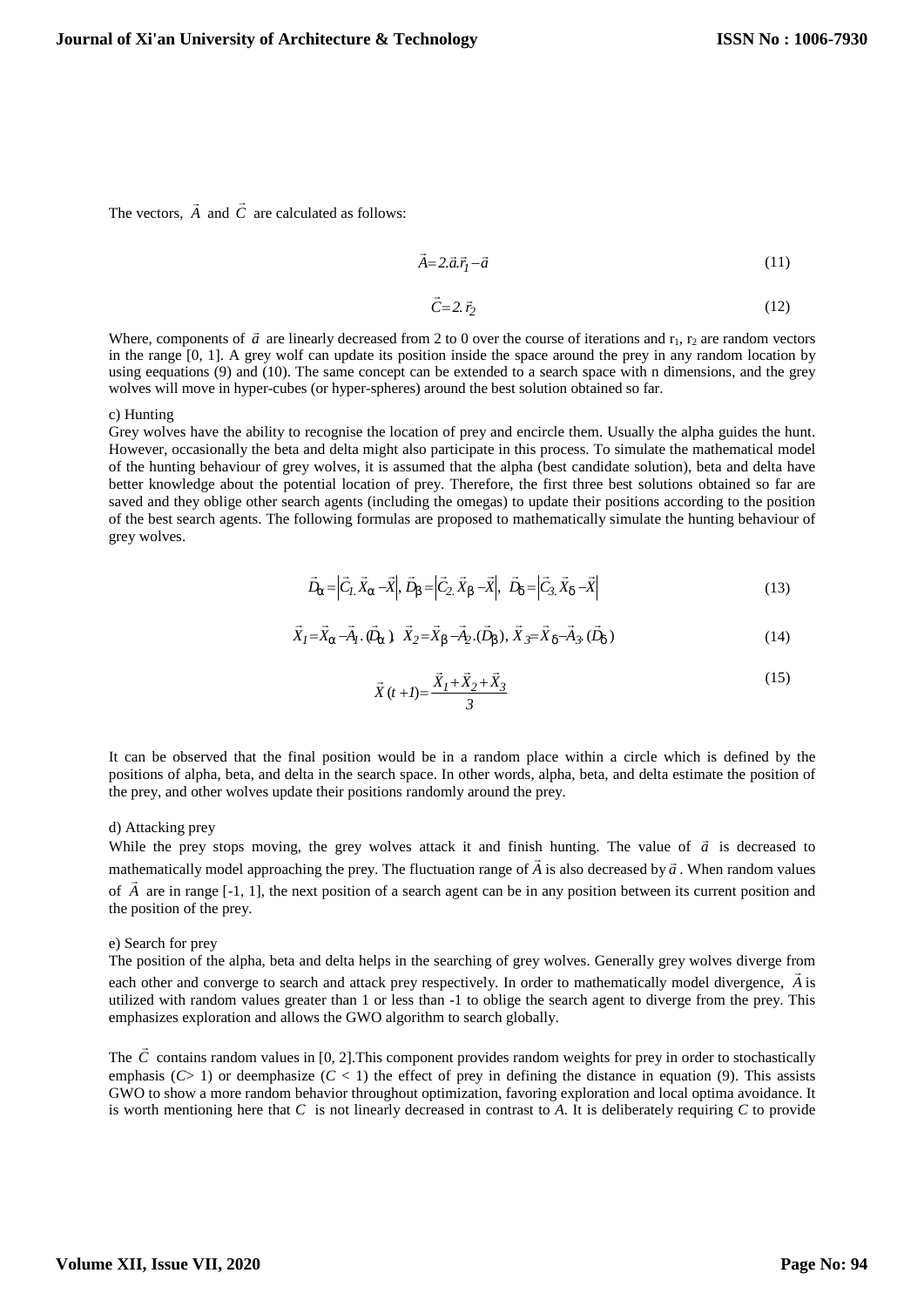random values at all times in order to emphasize exploration during initial and final iterations. This component is very helpful in case of local optima stagnation, especially in the final iterations.

The effect of obstacles to approach prey in nature is considered in the  $\vec{C}$ . The obstacles appear in the hunting paths of wolves prevent them from rapidly and conveniently approaching prey. This is exactly done by*C .* Depending on the position of a wolf, it can randomly give the prey a weight and make it harder and farther to reach for wolves, or vice versa.

To sum up, the search process commences with generating a random population of grey wolves (candidate solutions) in the GWO algorithm. Over the course of iterations, alpha, beta and delta wolves estimate the probable position of the prey. Each candidate solution updates its distance from the prey. The parameter  $\vec{a}$  is decreased from 2 to 0 in order to emphasis' exploration and exploitation, respectively. Candidate solutions tend to diverge from the prey when  $|\vec{A}| > 1$  and converge towards the prey when  $|\vec{A}| < 1$ . Finally, the GWO algorithm is terminated by the satisfaction of an end criterion. The computational flow of GWO algorithm is illustrated in Fig. 1.



Figure 1. Generalized flow chart of GWO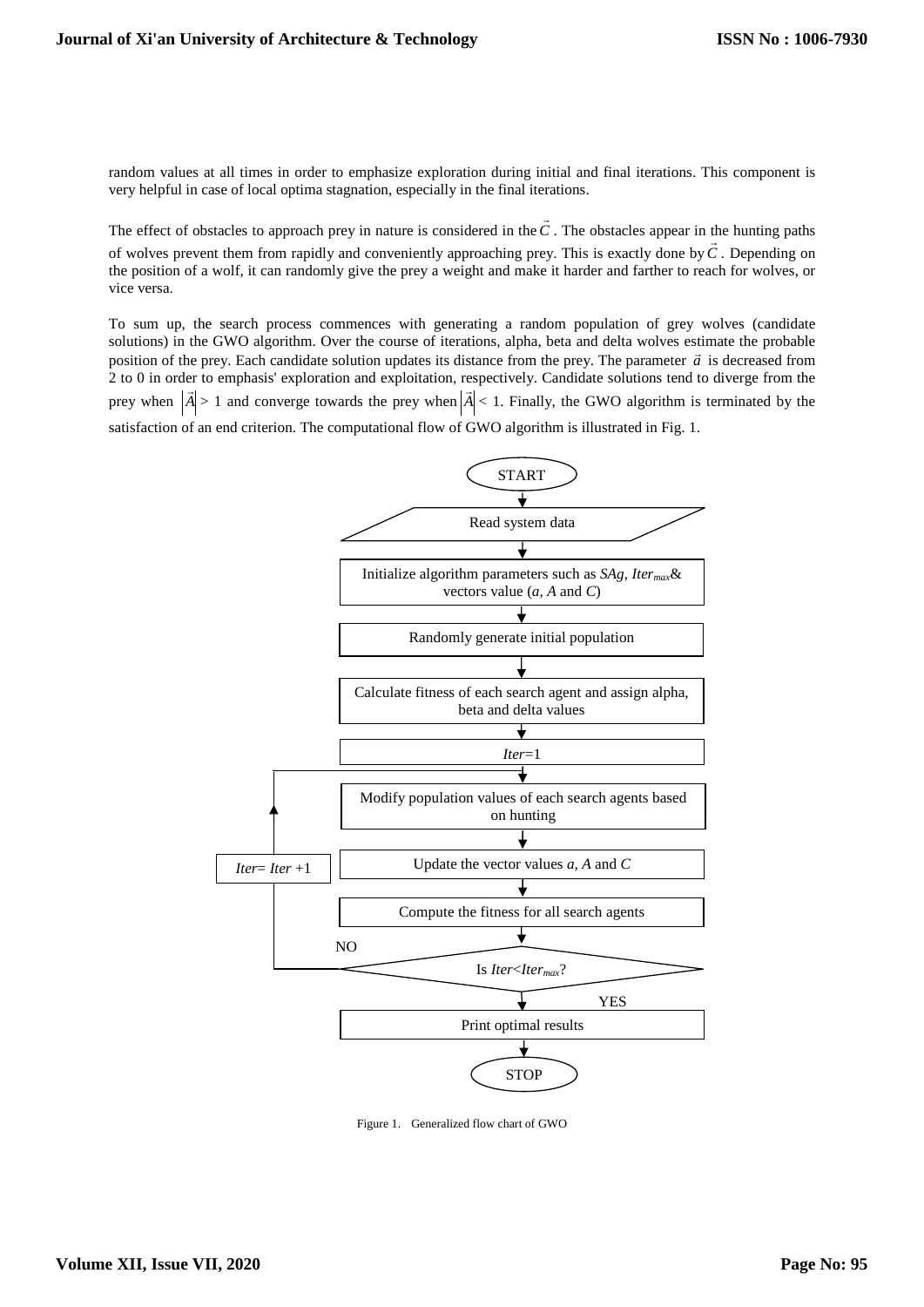### IV. SIMULATION RESULTS AND DISCUSSIONS

The algorithm is developed in Matlab platform which is executed on a personal computer configured with Intel core i3 processor 2.20 GHz and 4 GB RAM. The performance of the GWO method is tested on the standard test system which consists of ten thermal generating units, one wind farm and solar plant over a planning horizon of 24 hours. The generating unit data and load demands are adopted from [7]. The wind power generation data [23] are provided in Fig. 2. The solar outputs are obtained from [24].





For each problem set, 50 test trials are made with random initial population for each run. Multiple runs have been performed, to verify the robustness of the GWO in solving UC problem.

## *4.1 RES Integrated UC*

Table 1 illustrates the optimum UC schedule obtained by GWO. It shows that the minimum up/down time constraints of all thermal units are satisfied for entire scheduling horizon. Since the commitment priorities of P1 and P2 are high, they are switched ON for whole planning period. The introduction of wind farm and solar plant with thermal generating units significantly reduces the total operating cost and emission from the fossil fuel plants. The load demand is also satisfied for every time period. The total cost obtained in this case is \$ 503592.10.

# *4.2 RES Integrated UC Condering Ramp Rate*

In general, the amount of power generated by thermal units at each time period will not consider the dynamic of thermal units. But it is necessary to include ramp rate constraints in large practical UC problem. These constraints enforce limitation on drastic change in thermal unit generation output in successive time interval. Thus ramp rate restricts the rate of increase or decrease of power generation of each unit considering the thermal and mechanical inertia of the thermal units. However, this reduces the search space for obtaining more and better feasible solutions. When the ramp rate constraints are included, it has been assumed that the value of DR and UR of each unit is same [25]. The ramp rate limits of each unit are presented in the Table 2. The introduction of ramp rate constraints make changes in the real power dispatch of the thermal generating units and no change in scheduling of committed units. Fig. 3 illustrates the operating schedule of the thermal generating units for both cases. The total cost obtained in this case is \$ 503651.80.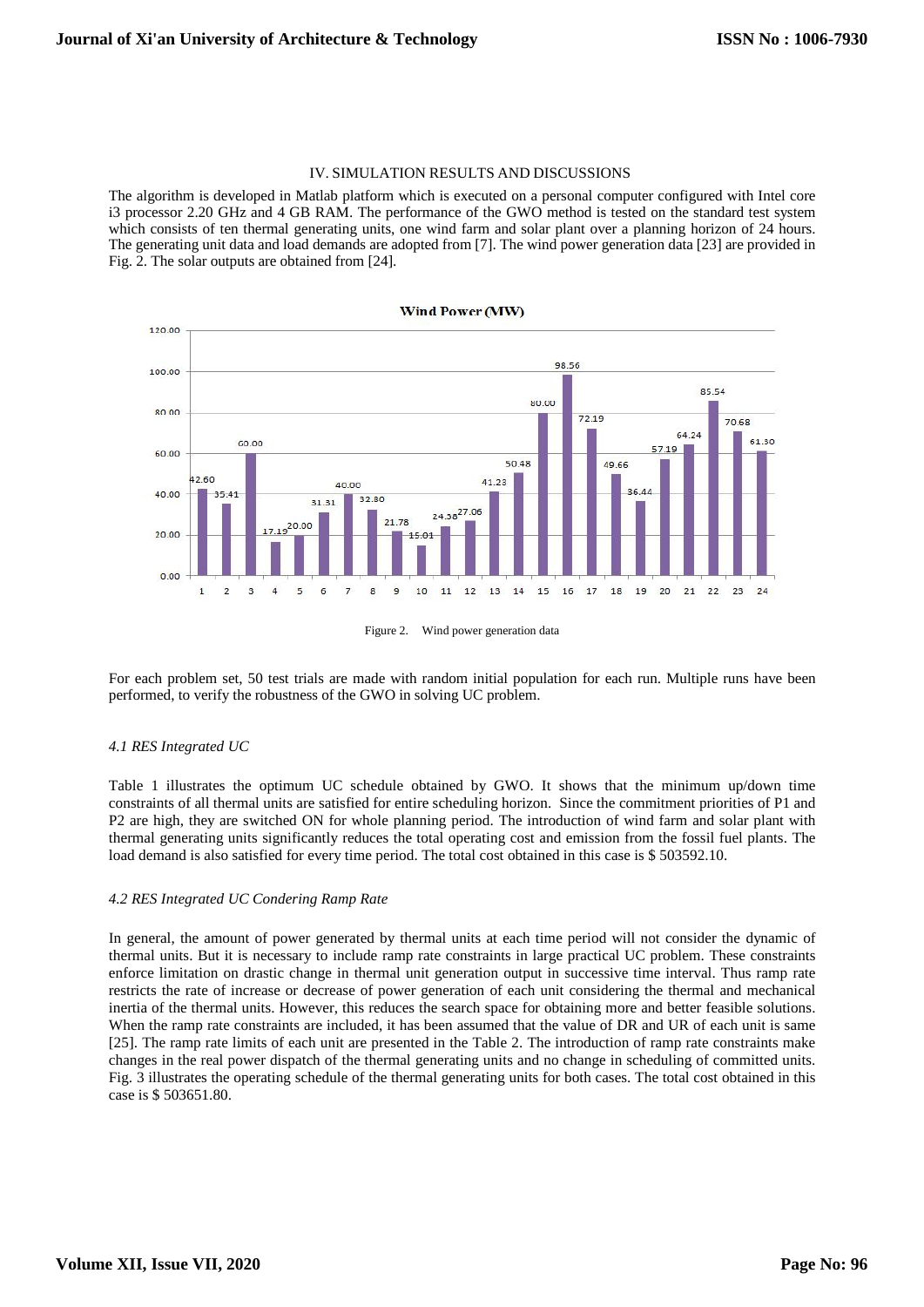| Hour                    | <b>P1</b>    | P <sub>2</sub> | P <sub>3</sub>   | <b>P4</b>        | <b>P5</b>        | <b>P6</b>        | P7               | P <sub>8</sub>   | P <sub>9</sub>   | <b>P10</b>       |
|-------------------------|--------------|----------------|------------------|------------------|------------------|------------------|------------------|------------------|------------------|------------------|
| $\mathbf{1}$            | $\mathbf{1}$ | $\mathbf{1}$   | $\Omega$         | $\mathbf{0}$     | $\mathbf{0}$     | $\mathbf{0}$     | $\mathbf{0}$     | $\mathbf{0}$     | $\mathbf{0}$     | $\overline{0}$   |
| $\overline{2}$          | $\mathbf{1}$ | $\mathbf{1}$   | $\overline{0}$   | $\mathbf{0}$     | $\mathbf{0}$     | $\overline{0}$   | $\overline{0}$   | $\mathbf{0}$     | $\overline{0}$   | $\overline{0}$   |
| $\overline{\mathbf{3}}$ | $\mathbf{1}$ | $\mathbf{1}$   | $\mathbf{0}$     | $\mathbf{0}$     | $\mathbf{1}$     | $\mathbf{0}$     | $\mathbf{0}$     | $\mathbf{0}$     | $\boldsymbol{0}$ | $\overline{0}$   |
| $\overline{\mathbf{4}}$ | $\mathbf{1}$ | $\mathbf{1}$   | $\mathbf{0}$     | $\mathbf{0}$     | $\mathbf{1}$     | $\mathbf{0}$     | $\mathbf{0}$     | $\mathbf{0}$     | $\overline{0}$   | $\overline{0}$   |
| 5                       | $\mathbf{1}$ | $\mathbf{1}$   | $\Omega$         | $\mathbf{1}$     | $\mathbf{1}$     | $\Omega$         | $\overline{0}$   | $\Omega$         | $\boldsymbol{0}$ | $\Omega$         |
| 6                       | $\mathbf{1}$ | $\mathbf{1}$   | $\mathbf{1}$     | $\mathbf{1}$     | $\mathbf{1}$     | $\overline{0}$   | $\overline{0}$   | $\overline{0}$   | $\overline{0}$   | $\overline{0}$   |
| $\overline{7}$          | $\mathbf{1}$ | $\mathbf{1}$   | $\mathbf{1}$     | $\mathbf{1}$     | $\mathbf{1}$     | $\mathbf{0}$     | $\mathbf{0}$     | $\mathbf{0}$     | $\boldsymbol{0}$ | $\overline{0}$   |
| 8                       | $\mathbf{1}$ | $\mathbf{1}$   | $\mathbf{1}$     | $\mathbf{1}$     | $\mathbf{1}$     | $\overline{0}$   | $\overline{0}$   | $\mathbf{0}$     | $\overline{0}$   | $\overline{0}$   |
| $\boldsymbol{9}$        | $\mathbf{1}$ | $\mathbf{1}$   | $\mathbf{1}$     | $\mathbf{1}$     | $\mathbf{1}$     | $\mathbf{0}$     | $\mathbf{0}$     | $\mathbf{0}$     | $\mathbf{0}$     | $\overline{0}$   |
| 10                      | $\mathbf{1}$ | $\mathbf{1}$   | $\mathbf{1}$     | $\mathbf{1}$     | $\mathbf{1}$     | $\mathbf{0}$     | $\mathbf{0}$     | $\mathbf{0}$     | $\mathbf{0}$     | $\overline{0}$   |
| 11                      | $\mathbf{1}$ | $\mathbf{1}$   | $\mathbf{1}$     | $\mathbf{1}$     | $\mathbf{1}$     | $\boldsymbol{0}$ | $\boldsymbol{0}$ | $\mathbf{0}$     | $\boldsymbol{0}$ | $\overline{0}$   |
| 12                      | $\mathbf{1}$ | $\mathbf{1}$   | $\mathbf{1}$     | $\mathbf{1}$     | $\mathbf{1}$     | $\overline{0}$   | $\overline{0}$   | $\mathbf{0}$     | $\mathbf{0}$     | $\overline{0}$   |
| 13                      | $\mathbf{1}$ | $\mathbf{1}$   | $\mathbf{1}$     | $\mathbf{1}$     | $\mathbf{1}$     | $\mathbf{0}$     | $\mathbf{0}$     | $\mathbf{0}$     | $\mathbf{0}$     | $\overline{0}$   |
| 14                      | $\mathbf{1}$ | $\mathbf{1}$   | $\mathbf{1}$     | $\mathbf{1}$     | $\mathbf{1}$     | $\mathbf{0}$     | $\mathbf{0}$     | $\mathbf{0}$     | $\mathbf{0}$     | $\overline{0}$   |
| 15                      | $\mathbf{1}$ | $\mathbf{1}$   | $\mathbf{1}$     | $\mathbf{1}$     | $\mathbf{1}$     | $\overline{0}$   | $\overline{0}$   | $\mathbf{0}$     | $\overline{0}$   | $\overline{0}$   |
| 16                      | $\mathbf{1}$ | $\mathbf{1}$   | $\mathbf{1}$     | $\mathbf{1}$     | $\mathbf{1}$     | $\mathbf{0}$     | $\mathbf{0}$     | $\mathbf{0}$     | $\mathbf{0}$     | $\overline{0}$   |
| 17                      | $\mathbf{1}$ | $\mathbf{1}$   | $\mathbf{1}$     | $\mathbf{1}$     | $\mathbf{1}$     | $\overline{0}$   | $\overline{0}$   | $\mathbf{0}$     | $\overline{0}$   | $\overline{0}$   |
| 18                      | $\mathbf{1}$ | $\mathbf{1}$   | $\mathbf{1}$     | $\mathbf{1}$     | $\mathbf{1}$     | $\mathbf{0}$     | $\mathbf{0}$     | $\boldsymbol{0}$ | $\boldsymbol{0}$ | $\overline{0}$   |
| 19                      | $\mathbf{1}$ | $\mathbf{1}$   | $\mathbf{1}$     | $\mathbf{1}$     | $\mathbf{1}$     | $\overline{0}$   | $\overline{0}$   | $\theta$         | $\overline{0}$   | $\overline{0}$   |
| 20                      | $\mathbf{1}$ | $\mathbf{1}$   | $\mathbf{1}$     | $\mathbf{1}$     | $\mathbf{1}$     | $\mathbf{1}$     | $\mathbf{1}$     | $\mathbf{1}$     | $\mathbf{0}$     | $\overline{0}$   |
| 21                      | $\mathbf{1}$ | $\mathbf{1}$   | $\mathbf{1}$     | $\mathbf{1}$     | $\mathbf{1}$     | $\mathbf{1}$     | $\mathbf{1}$     | $\theta$         | $\overline{0}$   | $\overline{0}$   |
| 22                      | $\mathbf{1}$ | $\mathbf{1}$   | $\overline{0}$   | $\mathbf{0}$     | $\mathbf{1}$     | $\mathbf{1}$     | $\mathbf{1}$     | $\mathbf{0}$     | $\mathbf{0}$     | $\overline{0}$   |
| 23                      | $\mathbf{1}$ | $\mathbf 1$    | $\mathbf{0}$     | $\mathbf{0}$     | $\mathbf{0}$     | $\mathbf{1}$     | $\mathbf{0}$     | $\mathbf{0}$     | $\boldsymbol{0}$ | $\overline{0}$   |
| 24                      | $\,1\,$      | $\mathbf{1}$   | $\boldsymbol{0}$ | $\boldsymbol{0}$ | $\boldsymbol{0}$ | $\boldsymbol{0}$ | $\boldsymbol{0}$ | $\boldsymbol{0}$ | $\boldsymbol{0}$ | $\boldsymbol{0}$ |

Table -1 Optimum RESIUC schedule

| Table 2. Ramp rate limits of thermal generating units |  |
|-------------------------------------------------------|--|
|-------------------------------------------------------|--|

| Unit           | <b>Up/Down ramp rate</b><br>(MW/hr) | Unit       | <b>Up/Down ramp rate</b><br>(MW/hr) |
|----------------|-------------------------------------|------------|-------------------------------------|
| P <sub>1</sub> | 160                                 | Р6         | 60                                  |
| <b>P2</b>      | 160                                 | P7         | 60                                  |
| P3             | 100                                 | P8         |                                     |
| P4             | 100                                 | P9         |                                     |
| P5             | 00                                  | <b>P10</b> |                                     |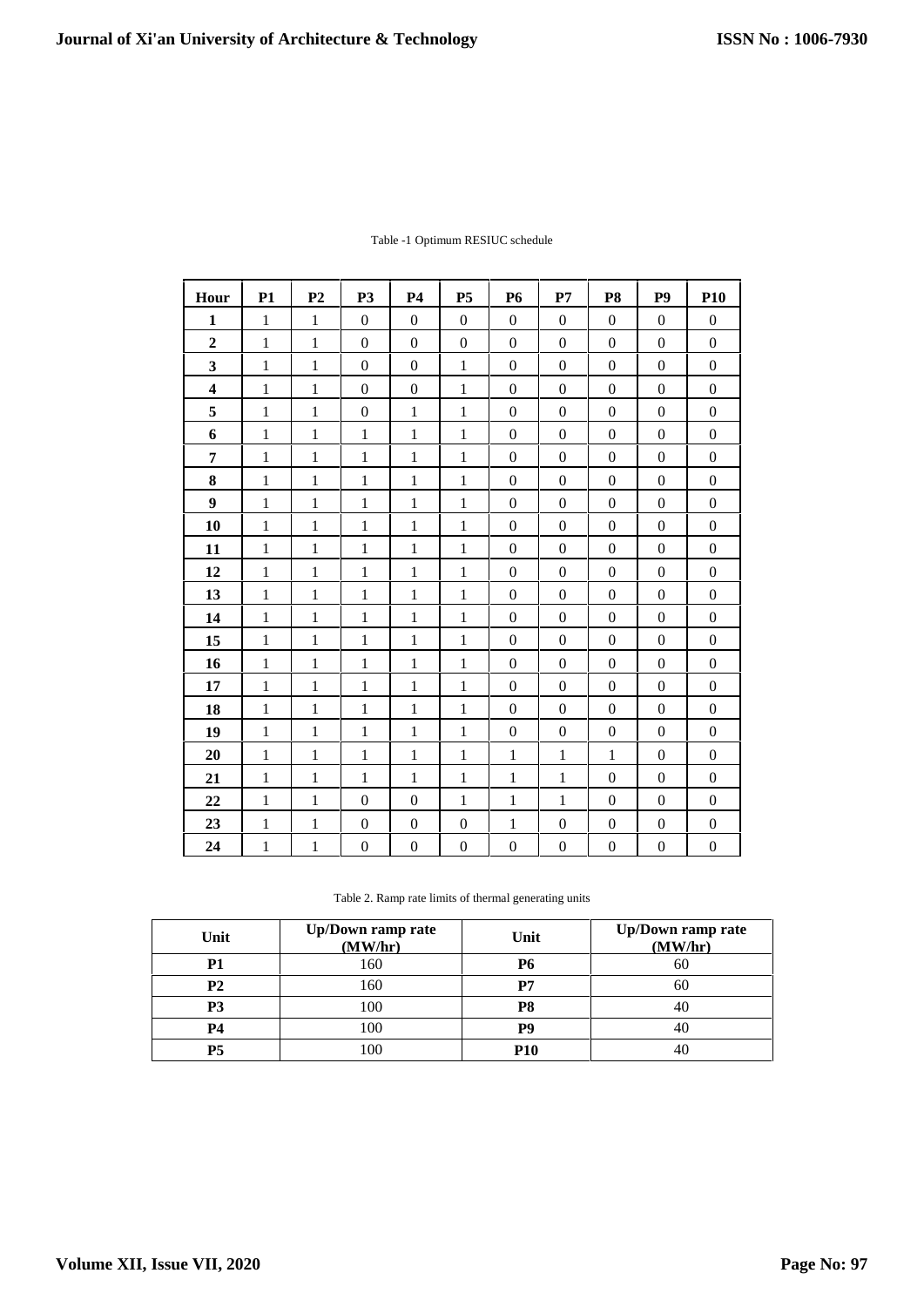

Figure 3. Thermal units operating schedule

#### V. CONCLUSIONS

Thus, it proves that the most efficient operation can be realised by using the proposed model and it is a well appropriate model for power production industries to improve their operational schemes. The implementation of GWO is simple and it successfully handled the operational constraints. The optimum solution for RESIUC problem can be consistently obtained by GWO. Results illustrate that intended algorithm is a powerful tool for solving RESIUC problem.

## **REFERENCES**

- [1] T.S. Dillon, K.W. Edwin, H.D. Kochs and R.J. Taud, "Integer programming approach to the problem of optimal unit commitment with probabilistic reserve determination", *IEEE Transactions on Power Apparatus and Systems*, Vol. PAS-97, No. 6, pp. 2154–2166, Nov/Dec. 1978.
- [2] A.I. Cohen and M. Yoshimura, "A branch-and bound algorithm for unit commitment", *IEEE Transactions on Power Apparatus and Systems*,Vol. PAS-102, No. 2, pp. 444–451, Feb. 1983.
- [3] A.J. Wood and B.F. Wollenberg, Power generation, operation and control, New York: Wiley, 2002.
- [4] Walter L. Snyder Jr., H. David Powell Jr. and John C. Rayburn, "Dynamic programming approach tounit commitment", *IEEE Transactions on Power Systems*, Vol. PWRS-2, No. 2, pp. 339–348, May 1987.
- [5] H. Monsef and N.T. Mohamadi, "Generation scheduling in a competitive environment", *Iranian Journal of Electrical & Electronic Engineering*, Vol. 1, No. 2, pp. 68–73, Apr. 2005.
- [6] S. Virmani, E.C. Adrian, K. Imhof and S. Mukherjee, "Implementation of a Lagrangian relaxation based unit commitment problem", *IEEE Transactions on Power Systems*, Vol. 4, No. 4, pp. 1373–1380, Oct. 1989
- [7] S.A. Kazarlis, A.G. Bakirtzis and V. Petridis, "A genetic algorithm solution to the unit commitment problem", *IEEE Transactions on Power Systems*, Vol. 11, No. 1, pp. 83–92, Feb. 1996.
- [8] A.H. Mantawy, Youssef L. Abdel-Magid and Shokri Z. Seliin, "A simulated annealing algorithm for unit commitment", *IEEE Transactions on Power Systems*, Vol. 13, No. 1, pp. 197–204, Feb. 1998.
- [9] M.R. Aghamohammadi, "Static security constrained generation scheduling using sensitivity characteristics of neural network", *Iranian Journal of Electrical & Electronic Engineering*, Vol. 4, No. 3, pp. 104–114, Jul. 2008.
- [10] Dilip Datta and Saptarshi Dutta, "A binary-realcoded differential evolution for unit commitment problem", *Electrical Power and Energy Systems*, Vol. 42, No. 1, pp. 517–524, Nov. 2012.
- [11] S.P. Simon, N.P. Padhy and R.S. Anand, "An ant colony system approach for unit commitment problem", *Electrical Power and Energy Systems*, Vol. 28, No. 5, pp. 315–323, Jun. 2006.
- [12] M. Eslamian, S.H. Hosseinian and B. Vahidi, "Bacterial foraging-based solution to the unitcommitment problem", *IEEE Transactions on Power Systems*, Vol. 24, No. 3, pp. 1478–1488, Aug. 2009.